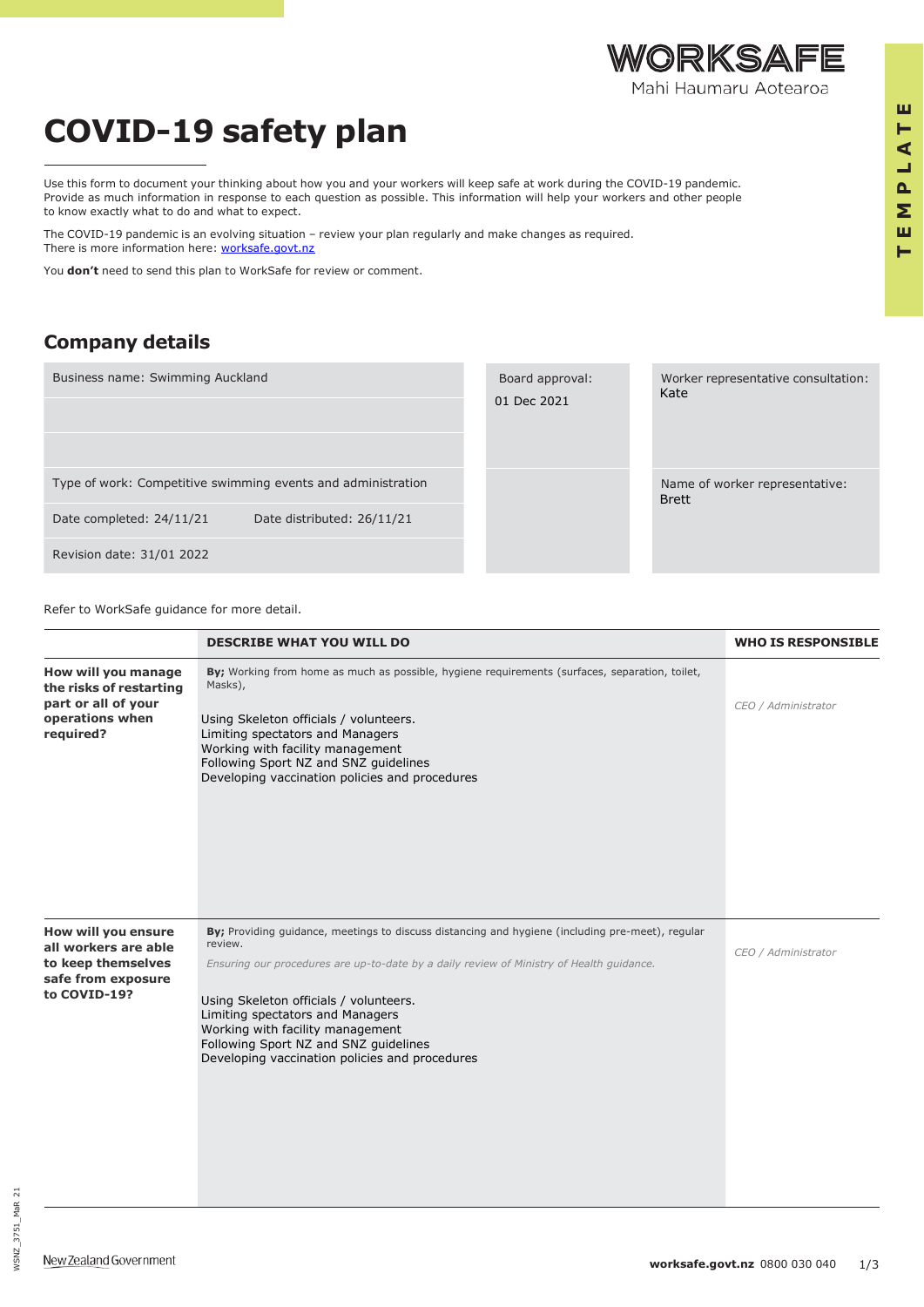## **COVID-19 safety plan**

|                                                                                                                                          | <b>DESCRIBE WHAT YOU WILL DO</b>                                                                                                                                                                                                                                                                                                                                                                                                                                                                                                                                                                                      | <b>WHO IS RESPONSIBLE</b>                                         |
|------------------------------------------------------------------------------------------------------------------------------------------|-----------------------------------------------------------------------------------------------------------------------------------------------------------------------------------------------------------------------------------------------------------------------------------------------------------------------------------------------------------------------------------------------------------------------------------------------------------------------------------------------------------------------------------------------------------------------------------------------------------------------|-------------------------------------------------------------------|
| How will you gather<br>information on your<br>workers' wellness to<br>ensure they are safe<br>and well to work?                          | Regular checks on workers' / volunteers health, discussing options, follow-up procedures,<br>contact tracing information.<br>Find out if workers / volunteers are well when they come to work / events, we will ask<br>basic questions about their physical and mental health.                                                                                                                                                                                                                                                                                                                                        | CEO / Administrator                                               |
| How will you operate<br>your business in<br>a way that keeps<br>workers and<br>other people safe<br>from exposure to<br><b>COVID-19?</b> | Who needs to be in the work / event place, what other people or user groups we'll have to interact<br>with, ensuring separation distances, disinfecting surfaces, shared equipment, training<br>requirements, physical separation or PPE requirements.<br>We will review guidance on the Ministry of Health website and to be sure we are cleaningsurfaces<br>the right way with the right disinfectant.<br>Using Skeleton officials / volunteers.<br>Limiting spectators and Managers<br>Working with facility management<br>Following Sport NZ and SNZ guidelines<br>Developing vaccination policies and procedures | CEO / Administrator to<br>review procedures and order<br>supplies |
| How will you manage<br>an exposure or<br>suspected exposure to<br><b>COVID-19?</b>                                                       | Isolation procedures, including proactive isolation, gathering and using event contact tracing<br>information, clean down procedures, contacting Healthline for guidance, liaising with facility<br>management and SNZ                                                                                                                                                                                                                                                                                                                                                                                                | Facility manager<br>Meet Director<br>H&S Officer                  |